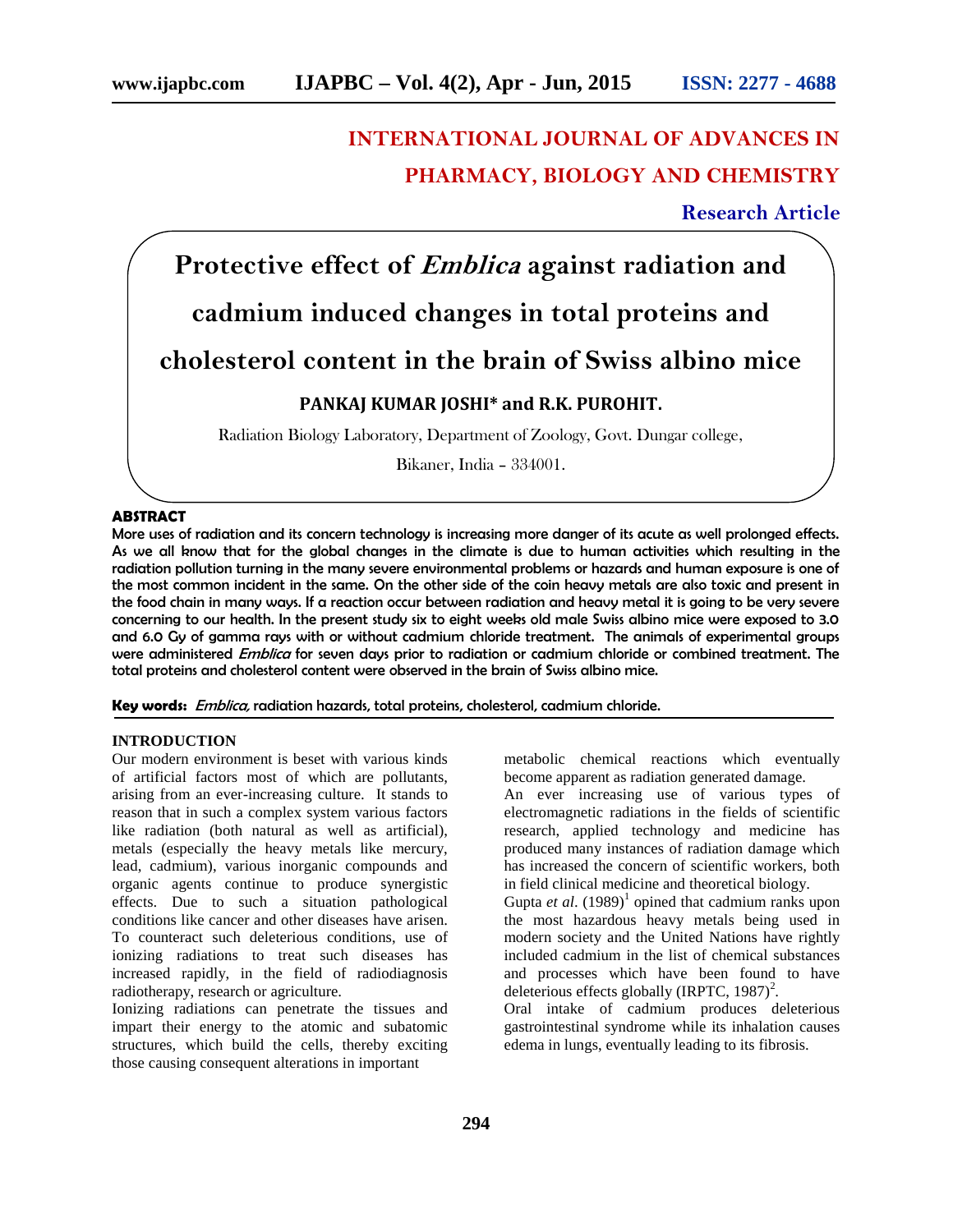Workers involved in industries related to manufacturing of vapor lamps, alloys, Cd-batteries and glass blowing have experienced dyspnoea, headache, cough and vomiting after inhaling fatal concentration of cadmium. On the cellular level, cadmium has high affinity for Sulphydryl (-SH) groups of enzymes and other important biological compounds.

In this regard, very little amount of work has been done to enumerate the effects of administration of metals, in combination with radiation. It is expected that radiation and metallic compounds, acting together may have a supra additive (synergistic) influence and thus it is pertinent to investigate the combined effects of ionizing radiation and metallic pollutants like cadmium.

*Emblica officinalis* Linn. commonly known as gooseberry, *Phyllanthusemblica, Emblica*, Indian gooseberry andamla is used in Indian system of medicine for the treatment of various body ailments. Amla also increases red blood cell count and hemoglobin percentage. The dried fruit reduces cholesterol levels, indicating that Amla is safe to consume on a long term basis. Amla reduces unwanted fat because it increases total proteins level; it is due to its ability to create a positive nitrogen balance and it also significantly reduces the levels of free fatty acids. In addition, Amla, in a raw or natural form, reduces cholesterol and cholesterol induced atherosclerosis (obstruction of the arteries), making it a useful natural product to fight obesity. It also prevents atheroma (degeneration of the artery walls due to fat and scare tissue). Furthermore, Amla has exhibited considerable effect in inhibiting the HIV virus, which ultimately results in the disease AIDS.

It has been suggested that Amla is good for almost everyone on a regular basis. It reduces or eliminates the risk of environmental pollutants, normalizes cholesterol, reduces unwanted fat, cures ulcers, reduces or prevents cancer, has the highest content of vitamin C among natural sources, detoxifies the body, regulates digestion, has inhibiting effects against the HIV virus, promotes metabolic functions and can produce these results in a dried, natural and unprocessed form.

In the past investigations regarding toxicity of cadmium in tissues of various organisms including those of man have been conducted, shedding light on its long biological life period of 30 years in men (Nordberg and Kjellstrom, 1979)<sup>3</sup>. Cadmium is easily absorbed by the organism body after which it gets concentrated in the tissues where it readily associates with low molecular weight metallothionein proteins, particularly in the kidney, liver and gonads. Among

other tissues, lungs, prostrate, bones and central nervous system have been found to be affected by cadmium. In recent years uses of cadmium in industries related to mining, glass blowing, nickel cadmium battery production have grown rapidly, making its biological encounter with our biological systems more and more common. In such a situation it has been estimated that our body can tolerate a maximum amount of 60-70μg/day and over dose of cadmium causes severe pathological complication in the body which has been exemplified by occurrence of the well-known Itai-Itai disease related to the stiffness of joints in the body and associated pain in elderly Japanese people (Friberg*et al.*, 1974)<sup>4</sup>.

Cadmium is known to cross the blood-brain barrier and is retained in the brain tissue and studies (Stowe *et al.,* 1972)<sup>5</sup> have shown that cadmium inhibits the brain enzymes containing sulphahydryl (-SH) groups. Anatomically, cadmium exposure causes lesions in the Gasserian ganglia, spinal sensory ganglia of spinal cord, cerebrum and cerebellum of adult rat brains (Gabbaini*et al*., 1967<sup>6</sup> ; Nomiyama*et al.,*  $1973$ <sup>7</sup>. Studies have shown that administration of cadmium chloride at a dose level of 20ppm induces alterations in various organs. Cadmium salts have also been implicated in generating chromosomal aberrations (Mukherjee *et al.*, 1988)<sup>8</sup>.

# **MATERIALS AND METHODS**

For the study, adult healthy male Swiss albino mice (6-8 weeks old) were procured from LalaLajpat Rai University of Veterinary and Animal Sciences, Hisar (India). The animals were kept in polypropylene cages. They were fed with standard mice pellet diet (Hindusthan Liver Limited, India) and water was given *ad libitum*. The cages were cleaned daily. The temperature of the room was maintained between 22- 27ºC.

The Govt. Dungar College, Bikaner is registered under CPSCEA, Chennai, India (Registration no. 1066/ac/07/CPCSEA) and has its own Institutional Animal Ethics Committee (IAEC). The animals used for the present investigation were sacrificed strictly under the supervision of IAEC of the college.

#### **CADMIUM CHLORIDE TREATMENT**

Cadmium, in the form of cadmium chloride was administered orally in drinking water. Cadmium chloride was procured from S.D. Fine Chemicals Private Limited, Boisar (Mumbai), India. 20 ppm aqueous solution of cadmium chloride was prepared by dissolving 20 mg of cadmium chloridein 1000 ml of distilled water.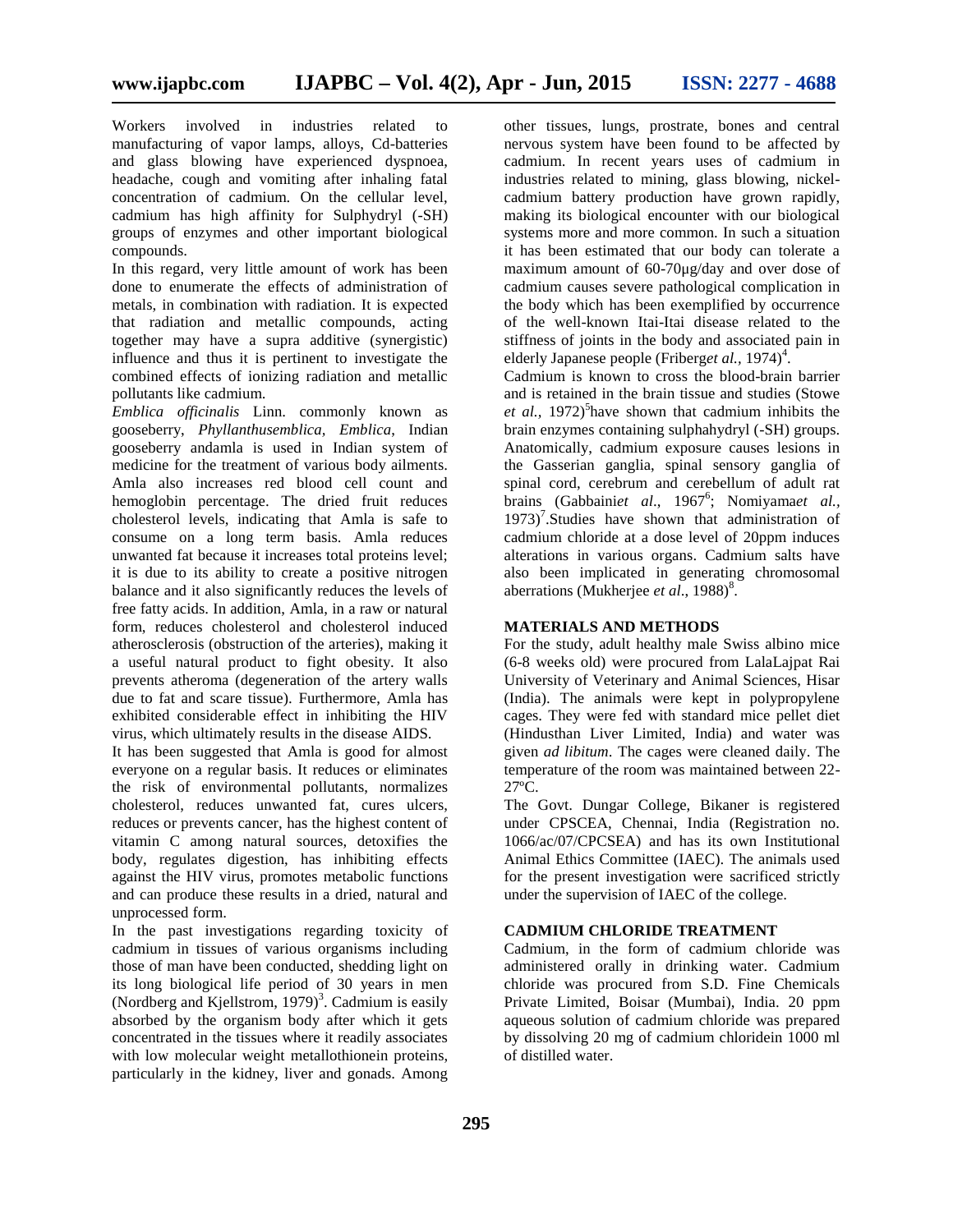#### **SOURCE OF IRRADIATION**

The animals used in the experiment were irradiated at the Radiotherapy Department of Prince Bijay Singh Memorial Hospital, Bikaner (Rajasthan) by Theratron, a Cobalt-60 beam therapy unit, procured from Atomic Energy Agency Limited, Canada.

# **MODE OF IRRADIATION**

All the mice were exposed to  $Co<sup>60</sup>$  -radiation simultaneously in a well-ventilated wooden box of size 30 cm x 30 cm x 5cm having a glass lid. The box was placed at a distance of 75cms from the radiation source.

During experimentation, the dose rate varied from 0.97 Gy/min to 1.97 Gy/min. The dose was calculated at the midpoint by multiplying dose rate and tissue air ratio. The tissues of Swiss albino mice were assumed to be equivalent to human soft tissues.

#### **Amla***(Emblica)*

Fresh fruits of the *E. officinalis* were cleaned, cut into small pieces, air dried, powered and extracted with double distilled water (DDW) by refluxing for 36 hrs. (12 hrs.x 3). The extract thus obtained was vacuum evaporated so as to make it in powder form. The extract was redissolved in DDW just before oral administration. An approximate 38 percent yield of the extract was obtained. The drug was given from seven days prior to cadmium chloride treatment or irradiation or combined treatment.

#### **EXPERIMENTAL DESIGN**

# The animals were grouped as under

# **GROUP-I (Sham Irradiated Animals-Normal)**

Animals of this group were sham-irradiated and served as normal group.

**GROUP-II (Cadmium chloride treated animals)**

The animals of this group were orally fed with cadmium chloride solution at the dose of 20 ppm *ad libitum* in drinking water continuously till the last autopsy day.

#### **GROUP-III (Only irradiated animals)**

Animals of this group were exposed to sub-lethal doses of gamma radiation from Cobalt 60 source. This group was divided into two sub-groups, each of which was exposed to a different dose of radiation :-

Sub group IIIa : 3.0 Gy

Sub group IIIb : 6.0 Gy

#### **GROUP IV (Animals treated with radiation and cadmium chloride)**

Mice of this group were administered cadmium chloride orally at a dose of 20 ppm and were also exposed to different doses of radiation. This group was further divided into two sub groups on the basis of radiation dose received :

Sub group IVa :  $3.0 \text{ Gy} + \text{CdCl}_2$ Sub group IVb :  $6.0 \text{ Gy} + \text{CdCl}_2$ 

# **GROUP V (Cadmium chloride and** *Emblica* **treated animals)**

The mice of this group were orally fed with cadmium chloride at a dose of 20 ppm and were administered *Emblica* orally at a dose of 1000mg/kgb.wt./animal/day, from seven days prior to cadmium chloride treatment and this was continued up to last day of autopsy.

# **GROUP VI (Radiation and** *Emblica* **treated animals)**

The animals of this group were irradiated with a sub lethal dose of gamma rays from a cobalt-60 source. *Emblica* was provided orally, from seven days prior to the irradiation and continued till the  $28<sup>th</sup>$  day. This group was further divided into two sub-groups

on the basis of radiation dose administered :

Sub group VIa : 3.0 Gy + *Emblica* Sub group VIb : 6.0 Gy + *Emblica*

# **GROUP VII (Radiation, Cadmium chloride and drug treated animals )**

Mice of this group were given cadmium chloride orally at the dose of 20 ppm and were also administered *Emblica (*1000mg/kgb.wt./animal/day) from seven days prior to cadmium chloride treatment and irradiation and continued till the last day of autopsy interval (i.e.28<sup>th</sup> day). This group was further divided into two sub-groups, each of which was irradiated with a different dose of radiation:

> Sub group VIIa :  $3.0 \text{ Gy} + \text{CdCl}_2 + \text{Emblica}$ Sub group VIIb :  $6.0 \text{ Gy} + \text{CdCl}_2 + \text{Emblica}$

## **AUTOPSY :**

Five animals of each group (groups II to VII) were autopsied after cervical dislocation at each posttreatment intervals of 1,2,4, 7, 14 and 28 days. In addition, five sham-irradiated (normal) mice were also autopsied in a similar manner.

Immediately after the autopsy, the brain was taken out and weighed. Later on, the width and length of brain were also recorded. Afterwards, part of brain was kept at  $-20^{\circ}$  C for biochemical investigation.

#### **PARAMETERS SELECTED FOR STUDY**

- A. Total proteins [Lowry *et al.*, 1951]<sup>9</sup>
- B. Cholesterol [Oser, 1965]  $^{10}$

# **RESULTS**

#### **TOTAL PROTEINS**

In the present investigation, the total proteins content decreased in the non-drug treated groups II, III and IV as well as *Emblica* treated groups V, VI and VII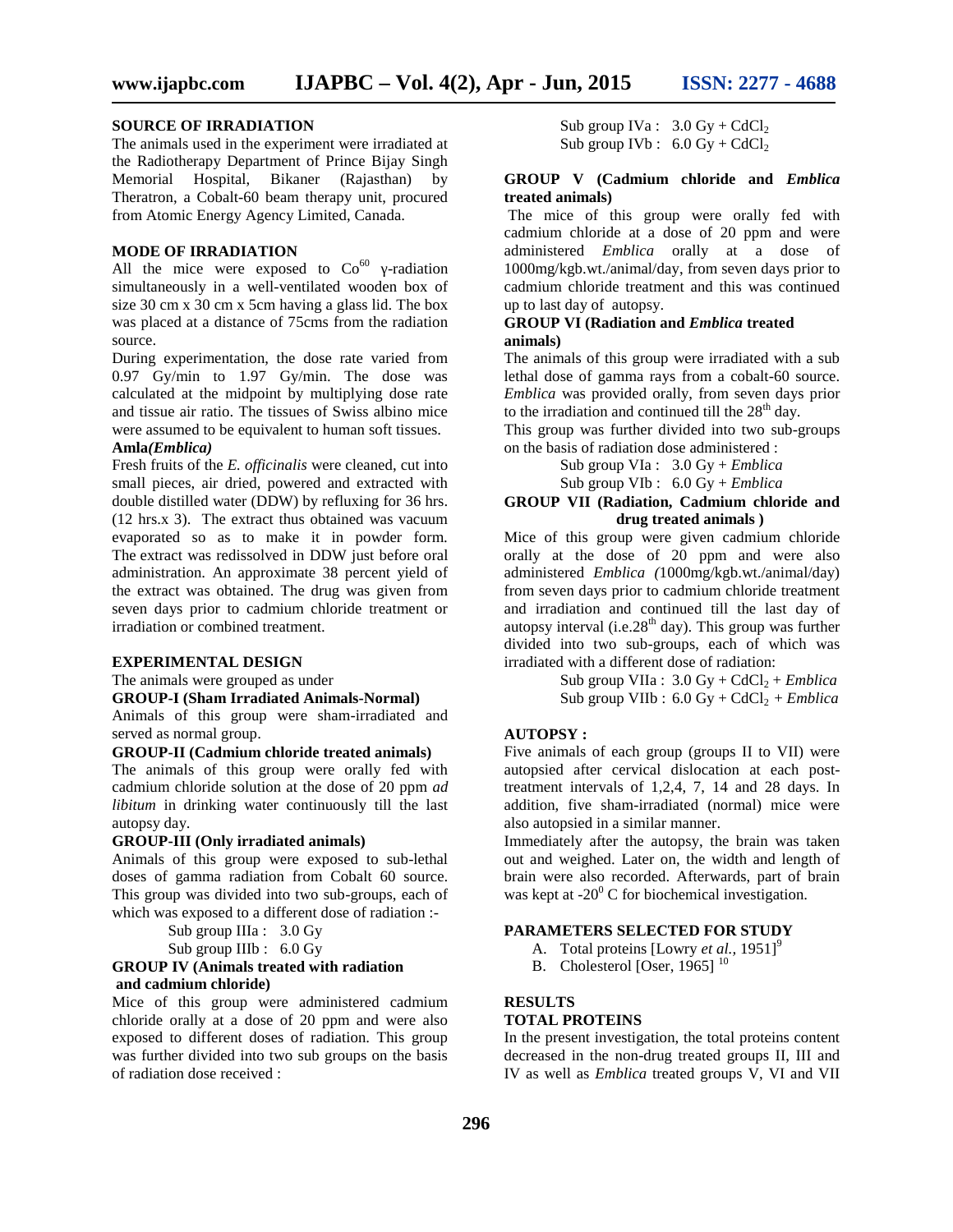respectively. After combined treatment of radiation and cadmium chloride the changes observed were more severe showing synergistic effect of both the agents.The value decreased up to day-14 in the group II, III and IV and up to day-7 in the *Emblica* treated groups V, VI and VII respectively. In the *Emblica* treated groups, an early and fast recovery observed showing protection provided by *Emblica* (Fig.1).

#### **CHOLESTEROL**

In the present investigation, the cholesterol content declined up to day-14 in the cadmium chloride treated group II and day-7 in the cadmium chloride and *Emblica* treated groups V. Thereafter, an increase in the value was seen up to day-28 in both the groups. Similarly, an increase in the value was noted up to day-14 in non-drug treated groups III, IV and day-7 in the *Emblica* treated groups VI and VII, thereafter value declined up to day-28 in all the groups. After combined treatment of radiation and cadmium chloride synergistic changes were observed. In the *Emblica* treated groups the decrease or increase were less severe showing protective effects of the *Emblica* (Fig 2).

## **DISCUSSION**

The brain cells are active sites of protein synthesis. Normally rat cerebellum exhibits significantly elevated values as compared to pig and mouse. With 72 R and 240 R irradiation protein concentration exhibits a pronounced decrease in all the animals excluding guinea pig cerebellum after 72R irradiation where there was noticed a slight increase in protein amount. Biochemical investigations showed that Xirradiation inhibited protein concentration (De Vellis *et al.*,  $1967)^{11}$ .

The synthesis of proteins also depends upon the activity of DNA and RNA  $(Monesi, 1967)^{12}$ . Similarly, the protein content of the brain decreases more with the increase in the dose of irradiation. The reasons behind the decrease in the protein content of the brain in various groups may be either the decline in the rate of protein synthesis or increase in the protein consumption. Reduced rate of the protein synthesis may be due to unfavorable conditions like unavailability of one or more essential enzymes and/or reduction in the sites of protein synthesis (Bacq and Alexander,  $1961$ )<sup>13</sup>. Increase in protein consumption with the increase in the dose of irradiation may be due to the increased demand of protein in repair processes or increased activity of lysosomal enzymes (Bacq and Alexander,  $1961^{13}$ , Wills and Wilkinson,  $1967<sup>14</sup>$ ).

Sulphydryl groups (-SH groups) of nuclear proteins play an important role in forming the mitotic

apparatus (Mazia, 1961)<sup>15</sup>. This group belongs to the most sensitive configuration, which becomes oxidized by ionizing radiation (Okada,  $1970$ )<sup>16</sup>. Ord and Stocken  $(1968)^{17}$  demonstrated that oxidation of –SH group is capable of blocking the transition of cells from  $G_1$  phase to S phase by disturbing phosphorylation in nuclei, which in turn disturbs DNA synthesis.

DeVellis and Schjeide  $(1969)^{11}$  irradiated (100 to 1500R) the heads of two days old rats and observed inhibition in increase of nucleic acids, individual enzymes, total proteins, and myelin in rat brain, stems and cerebrum. When irradiation was administered at later ages a decrease in inhibition was observed with increasing age.

According to Grant  $(1969)^{18}$  the protection of protein is due to hydrogen atom donation by the protector. Irradiation of the biological material produces unpaired electrons which can migrate frequently to reach location of minimum energy. In the present study, availability and accessibility of *Emblica* causes many of these unpaired electrons to be scavenged due to a good antioxidant activity of *Emblica*.

The protein levels may decrease its lysis caused by X-irradiation or may be at the synthesis level or the depression may be due to inhibition of enzymes participating in the activation of amino acid and transferring them to t-RNA (Wender and Zgorzalewiez,  $1970$ <sup>19</sup> or it may be due to the inhibition of the release of synthesized polypeptides from polysomes (Kim *et al.*, 1970)<sup>20</sup>.

Shah and Gadhia  $(1977)^{21}$  reported effects of total body gamma-irradiation on pigeon with 400 rads and found that protein content was lowered in brain after 1 hour, 24 hours, 48 hours and 72 hours, post irradiation that is in agreement with the present investigation.

The present results showed that the change in protein concentration in the brain depends upon the dose of irradiation provided and the resultant cell death. Due to irradiation, there is an alteration in protein synthesis pattern, which in some tissues has been reported to be retarded, whereas, in others elevation in protein synthesis is discernible. Shah and Ghadia  $(1977)^{21}$  reported that the whole body exposure at sub lethal and near lethal doses step up protein synthesis capacity of liver.

Saraswat  $(1986)^{22}$  investigated that total protein content remained at normal values at 18 days of prenatal age, and at 2,23 and 44 days post natally, when Long-Evans rats were exposed to 100 R Xradiation at the  $14<sup>th</sup>$  day of gestation. But it was reported that the intensity of protein synthesis, especially the synthesis of acid soluble nuclear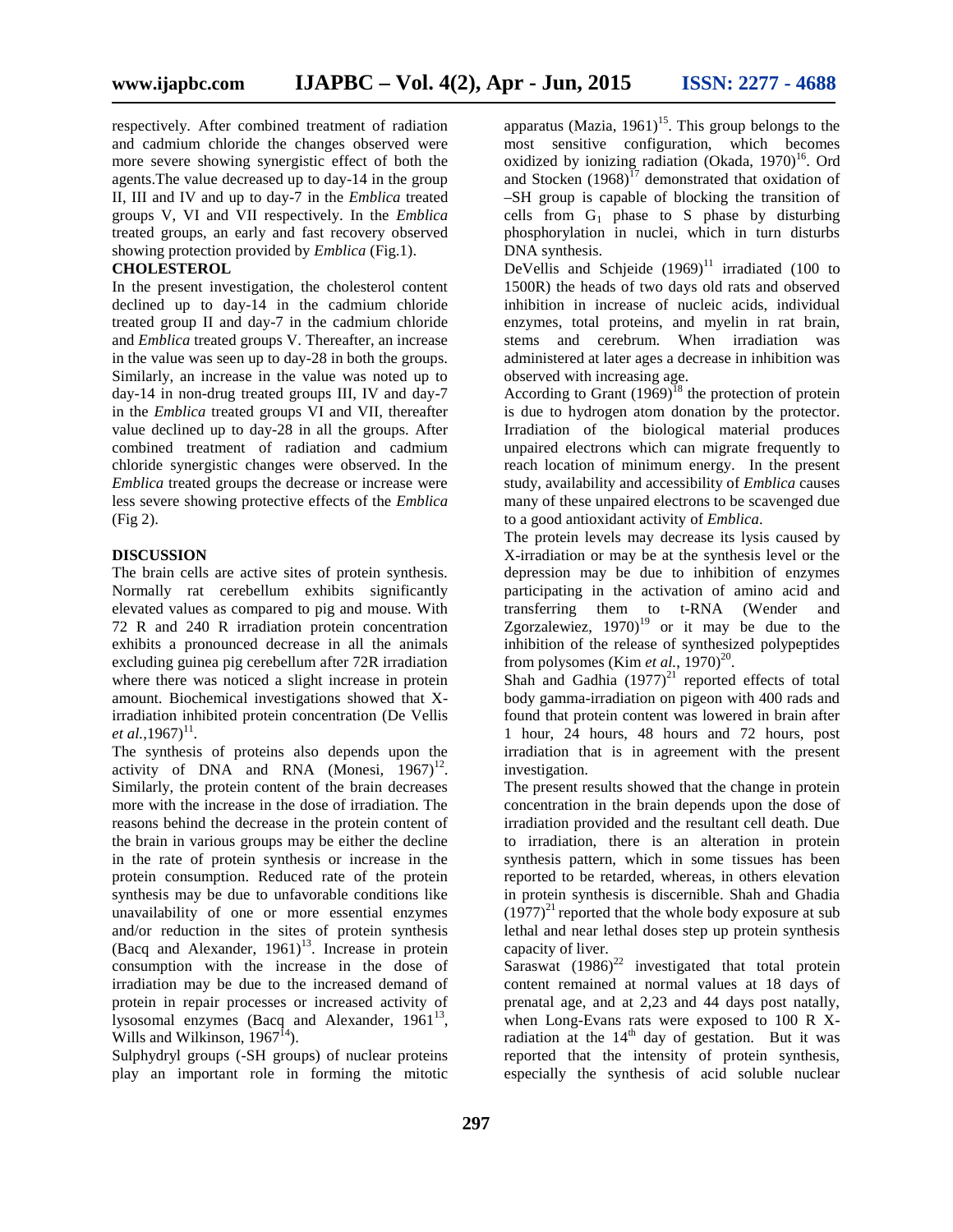proteins, was inhibited by irradiation less than 10 per cent decrease was recorded in the amino acid pool which was probably due to the slightly disturbed permeability of blood barrier after irradiation on the basis of reduced amounts of histones after neutron radiation *in utero,* one can assume that the replacement process variants during embryo genesis might be a radiosensitive process. Shore *et*  $aL(1969)^{23}$  showed that amino acid incorporating capacity of post mitochondrial supernatant of rat brain decreased by one third after X-irradiation of the fetus with 180 R on the  $13<sup>th</sup>$  day of pregnancy. This is clue to decreased protein synthesis in post treatment groups.

Combined exposure of radiation and cadmium chloride showed the similar pattern of decline but this decline was more severe as compared to the individual exposure because both radiation and cadmium chloride have strong affinity to the sulphydryl groups (-SH) of proteins, may bind with the carrier molecules and decreased the rate of transport. In the *Emblica* treated groups, the decrease in value was of lesser magnitude. Gajawat *et al.*  $(2001)^{24}$  also reported decreased concentration of proteins till day-2 but elevated further up to last autopsy interval without reaching normal after the treatment of Cadmium chloride and radiation. Cadmium chloride and radiation attack –SH groups of proteins and the level of blood and liver glutathione (GSH) was decreased. This lowered GSH level may be responsible for the biochemical alterations.

Schjeide *et al.*  $(1966)^{25}$  observed that in animals exposed at 2 days of age and assayed at 9-10 days of age (prior to the extensive myelination beginning at 2 weeks), there occurs a specific increase in the proportion of cholesterol seems to be synthesized at a relatively more rapid rate in irradiated brain and since it apparently cannot be broken down in this tissue, the increase in readily detected.

Cholesterol is present in the brain in greater quantity than any other single constituent apart from water, comprising 4-5 per cent of the fresh weight of cerebral white matter. In the normal adult brain is it exists almost entirely as free cholesterol. During development of brain in growing animals, however, the proportion of cholesterol esters can rise to 20 per cent of the concomitant cholesterol. This maximum value in man and chick was at the commencement of myelination. It is supposed that the normalizing effect of *Emblica* on exchange of lipids across plasma membrane in the event of chronic irradiation of animals and permanent introduction of the drug are associated with radioprotective effect of *Emblica*. A significant increasefoundin cholesterol level at days 14 and 28 in the present investigation may be due to enhanced glycogen accumulation at this age because more substrate for these metabolic processes is made available as a result of tissue breakdown. Substrate utilization for synthesis rather than for oxidation predominates during the post-exposure period because adaptation to the state of starvation in irradiated animals is restricted to non-oxidative enzymes. Exposure to radiation produces a stress reaction in the animal body and stimulates steroid hormone synthesis through the hypothalamic pituitary axis. At six weeks of age there occurs an increase in cholesterol which is probably due to increased lipogenesis because more substrate for this is made available due to tissue breakdown after irradiation (Shah and Bhatvdekar, 1979) $^{26}$ .

When animals at the two days of age were irradiated and then assayed at 9 to 10 days of age (before extensive myelination starting at two weeks) it was found a particular increase in levels of cholesterol. It seems that cholesterol is synthesized at a comparatively more rapid rate in the irradiated brain and because it is apparently not degraded in this tissue, the increase is readily detected (Schjeide *et* al.,1966)<sup>25</sup>.

In present study, groups IV and VI exhibited similar pattern of decline in cholesterol level. But here decline was serving due to the synergistic or additive effect of cadmium chloride and gamma radiation. This is in good agreement with the results of Basu  $(2010)^{27}$  who also reported that decline in the value of cholesterol was more severe after the combined treatment of radiation and cadmium chloride.

Vyas  $(2003)^{28}$  also studied a decrease in cholesterol content in the brain of Swiss albino mice after exposure of 5.0 Gy of gamma rays with or without cadmium chloride treatment. After combined treatment synergistic changes were observed. In the Liv.52 treated experimental animals a less severe decline was seen showing protection by Liv.52. Yadav  $(2008)^{29}$  also observed similar changes with polybion in the brain of Swiss albino mice. These findings are in accordance with our present investigation with *Emblica*.

Purohit *et al.*  $(2014)^{30}$  investigated therapeutic potential of *Aloe vera* against radiation and cadmium induced changes in the brain, kidney and liver of Swiss albino mice. For this purpose six to eight weeks old mice were selected and divided into seven groups on the basis of radiation, cadmium, combined treatment and drug treated. All biochemical parameters of the control groups were compared with the respective experimental groups. An increase in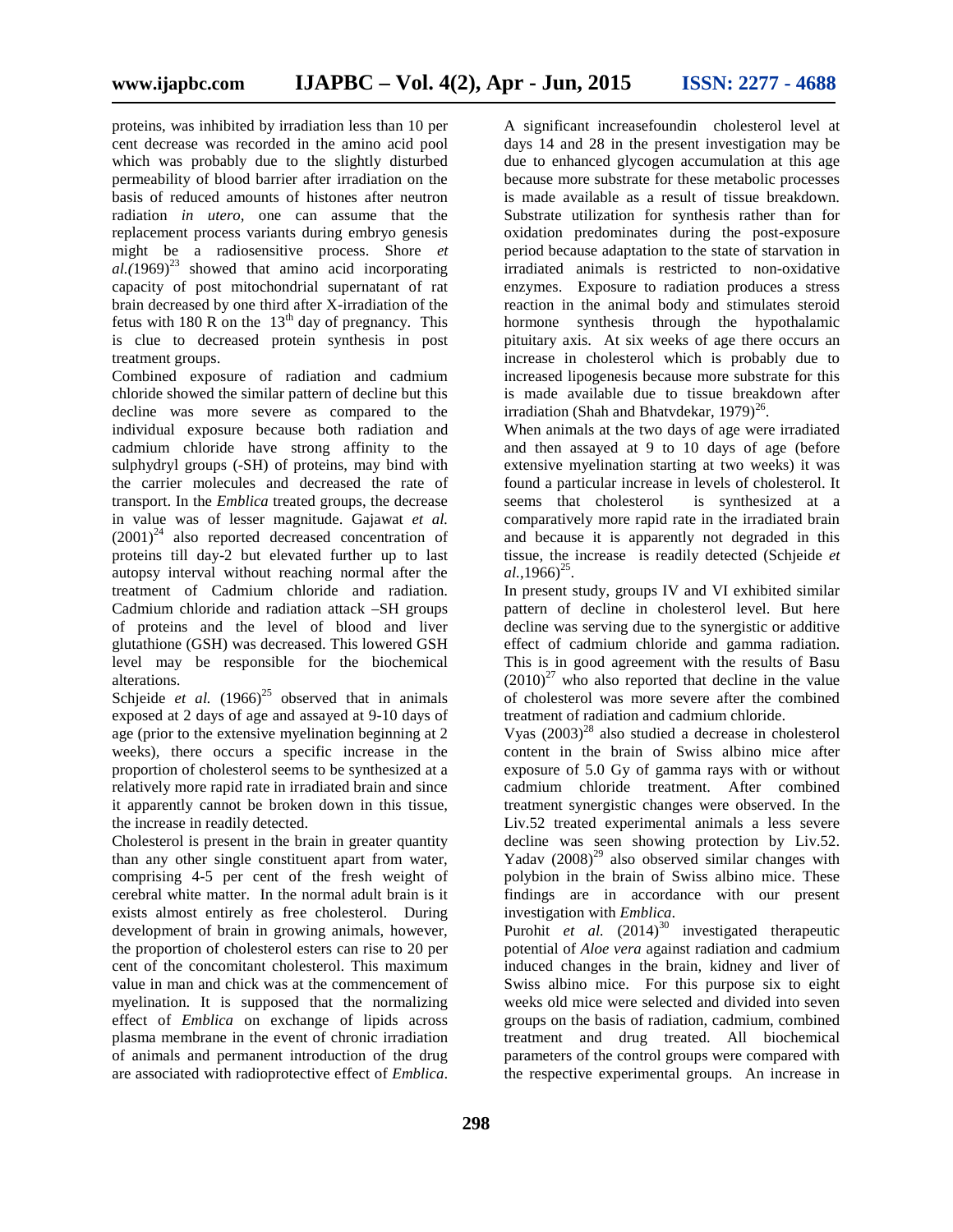value of total proteins, glycogen, acid and alkaline value of total proteins, glycogen, acid and alkaline<br>phosphatase activities and RNA was observed up to day-14 in non drug treated group and day 7 in the Aloe vera treated groups thereafter valued declined up to day 28 without reaching the normal, whereas the value of cholesterol and DNA showed a decreasing trend. These biochemical findings in the kidney, liver and brain showed that the drug treated tissues exhibit less severe alteration as compared to the non drug treated tissues showing protection provided by the drug. These results are in accordance with our present findings. up to day 28 without reaching the normal, whereas<br>the value of cholesterol and DNA showed a<br>decreasing trend. These biochemical findings in the<br>kidney, liver and brain showed that the drug treated<br>tissues exhibit less seve

Chakrawarti *et al.*  $(2015)^{31}$  reported histology as biomarkers in mouse brain treated with radiation, cadmium and therapeutic agent (*Aloe vera*). They exposed the animals with 3.5 and 7.0 Gy of gamma rays with and without cadmium chloride treatment. In the experimental groups the *Aloe vera* (1000 mg/kg) b. wt./animal/day) extract was administered seven days prior to irradiation or cadmium chloride treatment. The cytoplasmic and nuclear changes observed were more severe in the combined treatment groups in comparison to the individual exposure showing synergistic exposure. The brain of drug treated groups showed less severe changes showing protection provided by the drug. These Trawarti *et al.*  $(2015)^{31}$  reported histology as anteres in mouse brain treated with radiation, it immed the animals with 3.5 and 7.0 Gy of gamma with and without cadmium chloride treatment. In days prior to irradiation or cadmium chloride<br>treatment. The cytoplasmic and nuclear changes<br>observed were more severe in the combined<br>treatment groups in comparison to the individual<br>exposure showing synergistic exposure.

results find support from the present results with *Emblica*.

# **MECHANISM OF PROTECTION PROVIDED BY** *EMBLICA EMBLICA*

The possible mechanisms of action of *Emblica* may be as under:

- 1. Radiation causes mutation due to breakage of Radiation causes mutation due to breakage of<br>DNA strands which leads to significant changes in the lipid as well as proteins. Though *Emblica* exhibits antioxidant properties, it reduces exhibits oxidative changes produced by radiation.
- 2. *Emblica* inhibits carcinogenic activities by inhibing mutagenesis.
- 3. It prevents mucosal damage by making a damage protective layer during irradiation.
- 4. Zhang *et al.*  $(2001)^{32}$  reported that polyphenols present in the *Emblica* is concerning to the protection of the body as it is a good scavenger of the oxygen radical. *al.*  $(2001)^{32}$  reported<br> **1** the *Emblica* is c of the body as it is gen radical.
- 5. *Emblica* increases GSH level and having antioxidant potential also (Jeena and Kuttan, potential  $1995)^{33}$ .
- 6. Hari Kumar *et al.*  $(2004)^{34}$ potential as a potent radioprotector as its easy availability as well as its non-toxic impact even at high dose level. suggested its



**Variations in the values of Total Proteins (mg/gm of tissue weight) in the brain of mice in various (mg/gm of tissue brain of mice experimental groups (Mean ± S.E.)**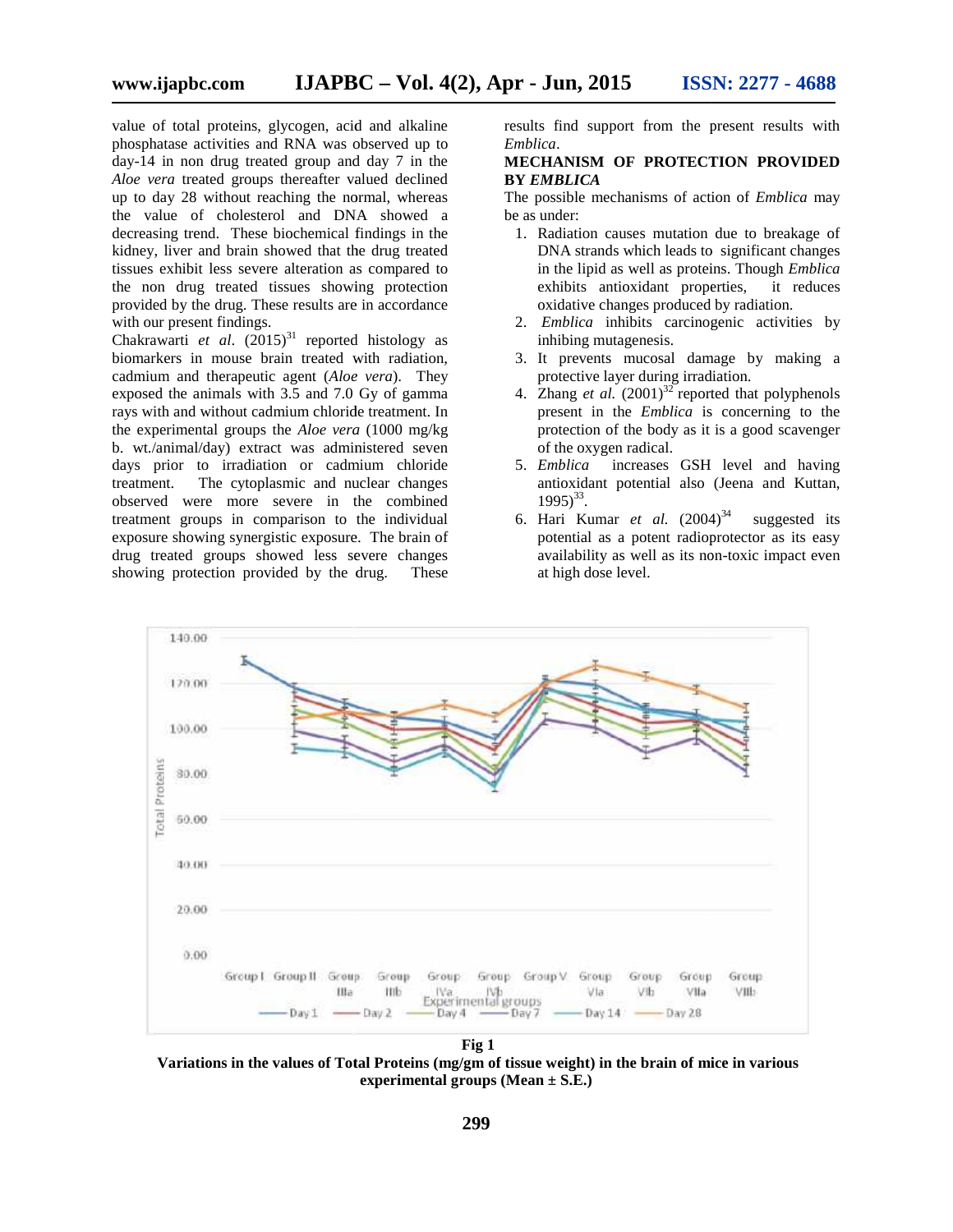

**Fig 2**

**Variations in the values of Cholesterol (mg/gm tissue weight) in the brain of mice in various experimental (mg/gm tissue of groups (Mean ± S.E.) S.E.)**

#### **CONCLUSION**

- 1. The brain of Swiss albino mice suffered with radiation and cadmium induced changes at histological and biochemical levels. brain of Swiss albino mice suffered with<br>tion and cadmium induced changes at<br>logical and biochemical levels.<br>ations in the histological structures<br>wed the biochemical changes.<br>combined treatment of radiation and<br>ium chlori
- 2. Alterations in the histological structures followed the biochemical changes.
- 3. The combined treatment of radiation and cadmium chloride showed synergistic changes.
- 4. The brain of *Emblica* treated animals showed less severe radio lesions and an early and fast recovery in comparison to non-drug treated animals. Thus, it seems that *Emblica* has protected the brain at both the dose levels with and without cadmium chloride treatment. ---- ---- -- --- -----The brain of Swiss albino mice surfered with the histological and biochemical levels.<br>
Alenations in the histological structures in the histological structures (Department of Radiotherapy, P. B. M. Hospital,<br>
Alistologica
- 5. The *Emblica* might have protected the animals from radiation by more than one mechanism due to multiplicity of its properties.
- 6. Thus, *Emblica* has the ability to impart appreciable amount of radioprotection and can be tried on cancer patients undergoing radiotherapy in order to minimize the adverse effects of radiation.

#### **ACKNOWLEDGEMENT**

Authors gratefully acknowledge the facility provided by the Head,Department of Zoology and Principal, Govt. Dungar College, Bikaner. We also

acknwoledge the irradiation facility provided by the Department of Radiotherapy, P. B. M. Hospital, Bikaner.

# **REFERENCES**

- 1. A.Gupta, A.Gupta, R.C.Murthy and S.V.Chandra. Effect of various metals on the -Tocopherol level in brain, liver and plasma weaned rats. Proc. VIIIth Natl. Conf.Soc. Toxicol., 1989; 25-30: 3. of radiation and 1. A.Gupta, A.Gupta, R.C.Murthy<br>
ergistic changes. S.V.Chandra. Effect of various metals on the registic changes. S.V.Chandra. Effect of various metals on the<br>
1 an early and fast we aneed rats. Proc. VIII
	- 2. IRPTC (1987) : IRPTC legal file 1986, Geneva International Register of potentially toxic chemicals, United Nations Environment Programs, Vol.1.
	- 3. G.F.Nordberg (1971) : Effects of acute and chronic cadmium exposure on the testicles of mice with special reference to protective effects of metallothionein. Environ. Physiol. Biochem.,1 : 171-187.
	- 4. L.Friberg, M.Piscator ,G.F.Nordberg and T.Kjellstrom,(1974): "Cadmium in environment", 2nd ed., CRC Press, Cleveland, Ohio. ,G.F.Nordberg
	- 5. H.D.Stowe, M.Wilson and R.A.Goyer (1972) : Clinical and morphologic effects of oral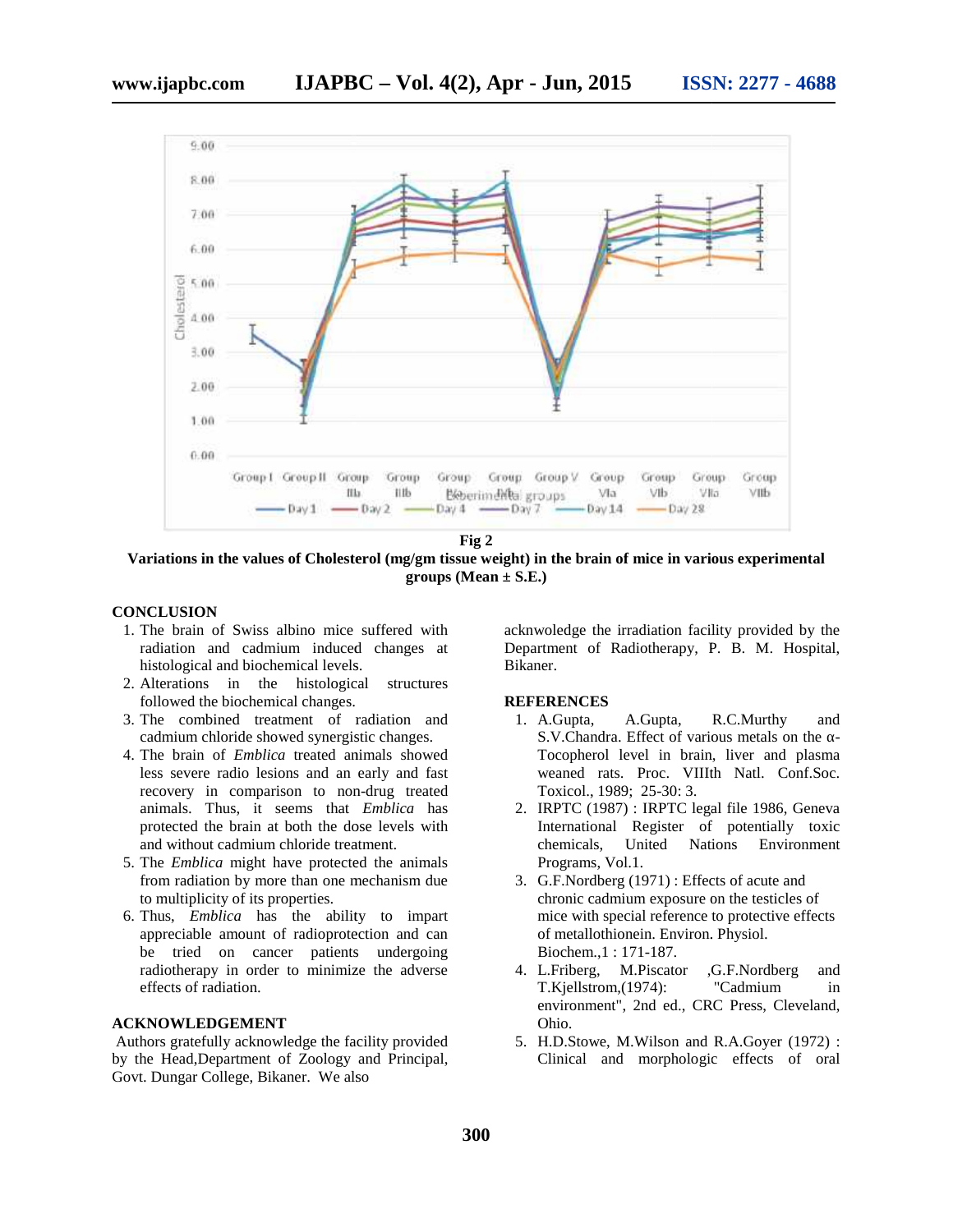cadmium toxicity in rabbits. Arch. Pathol., 94 : 389.

- 6. G.Gabbiani (1966): Action of cadmium chloride on sensory ganglia. Experientia, **22**: 261-264.
- 7. K.Nomiyama, C.Sato and A.Yamamoto. Early signs of Cadmium Intoxication in Rabbits. Toxicol. and Applied Pharmacology, 1973; 24 : 625-635.
- 8. J.K.Mukherjee and G.M.Sinha. Cadmium toxicity on haematological and biochemical aspects in an Indian fresh water major carp. *Labeorohita*. J. Fresh Water Bio., 1993; 5 (3) : 245-251.
- 9. O.H Lowry, M.J.Rosenbrough, A.L.Farr and R.J Randall. Protein measurement with the Folin-Phenol reagent. J. Biol. Chem., 1951; 193 : 265.
- 10. B.L.Oser (1965) : Hawk's Physiological Chemistry, McGraw Hill, New York, 246.
- 11. J.Devellis and O.ASchjeide (1969) : Effects of ionizing radiation on the biochemical differentiation of the fetal & Juvenile mammal "M.R. Sikov and D.D.Mohlum Eds. U.S. Atomic energy commission Div. of Technical information., Oak ridge T.N., 375.
- 12. V.Monesi. Ribonucleic acid and protein synthesis during differentiation of male germ cells in the mouse. Arch. Anat. Microscop. Morphol. Exptl., 1967; 56 (Suppl-3-4) : 61.
- 13. M.Bacq and P.Alexander (1961): Fundamentals of Radiobiology. Pergamon, New York.
- 14. E.D.Wills and A.E.Wilkinson. The effect of irradiation on lipid peroxide formation in sub cellular fractions. Radiat. Res., 1967; 31: 732.
- 15. D.Mazia (1961): In "The cell" Vol. 3, ed. Brachet,J. and Mirsky,A. Acad. Bess, London and New York.
- 16. S.Okada(1970): Radiation Biochemistry (edit. by Altman, K. I., Gerber, G. B., and Okada, S.) 1, 1 (Academic Press, New York and London, 1970).
- 17. M.G.Ord and L.A Stocken (1968) : The biochemical effects of ionizing irradiation on nuclear function in animal cells. Proc. Royal Soc. Edinburgh, Vol. 70: Part 2; Section B.P. 117.
- 18. G.A.Grant (1969): Mechanism of action of amino thiolradioprotectors. In Radiation Damage andsulphydryl compounds. pg.95, IAEA, Vienna.
- 19. M.Wender and B.Zgorzalewiez. Activation of amino acids following parental x-irradiation in the developing rabbit brain. Folia Biol., 1970; 18: 343 .
- 20. S.H Kim, J.H.Kim and D.Djorddevic Effect of X-irradiation on RNA and Protein synthesis in Hela cells. Radiat Res*.* 1970;42*:*577*–*89.
- 21. V.C.Shah and P.K.Gadhia. Biological effects of total body gamma irradiation on birds. II. Effects of sub lethal dose of gamma-irradiation on nucleic acids and proteins in pigeon tissues. J. Cytol. Genet. 1977; 12: 87.
- 22. A.Saraswat (1986): Neurobiological studies on the pre and postnatal developing mice brain after a low level tritiated exposure. A thesis submitted for the degree of Ph.D. to the University of Rajasthan, Jaipur (India).
- 23. M.B.Shore, J.W.Laskey, L.R.Simmands and G.L.Jessup (1969) : Impaired incorporation of labelled phenylalanine into protein in the irradiated fetral rat. in "Radiation Biology of the Fetal and Juvenile mammal." M.R. Sikov and D.D. Mohlum Eds. U.S. Atomic Energy Commission, Div. of Technical information, Oak ridge, TN 985.
- 24. S.Gajawat, T.K.Pareek and P.K.Goyal. Effects of lead and radiation on some biochemical markers and its modification by Vitamin E. Journal of Medical Physics, 2001; 26(3) : 135- 136.
- 25. O.K.Schjeide, J.Yamazaki, K.Heack. Biochemical and morphological aspects of radiation inhibition of myelin formation. Acta. Radiol; 1966; 5 :185.
- 26. V.C.Shah and J.W.Bhatavdekar.The effect of Xirradiation on cholesterol content of guinea pig liver, adrenal and testis. Curr. Sci. 1979; 48(24): 1092-1093.
- 27. A.Basu (2010) : Modulatory effect of polybion against qualitative and quantitative changes in the brain of Swiss albino mice. A thesis submitted to Maharaja Ganga Singh University, Bikaner, India.
- 28. S.Vyas (2003) : Individual and Synergistic biochemical effects of radiation & cadmium and their protection by Liv.52 in brain of Swiss albino mice. M.Phil. Dissertation, M.D.S. University, Ajmer (India).
- 29. O.P.Yadav (2008) : Modulation of radiation and cadmium induced biochemical alteration in the brain of Swiss albino mice by polybion. M.Phil. dissertation M.G.S.University, Bikaner.
- 30. R.K.Purohit, Sharvan Lal Bhati, Om Kanwar, Manisha Agarwal, Aruna Chakrawarti and Dinesh Meena. Therapeutic potential of *Aloe vera* against radiation and cadmium induced changes in the brain, kidney and liver of Swiss albino mice. WJPR 2014; 3(7) : 608-616.